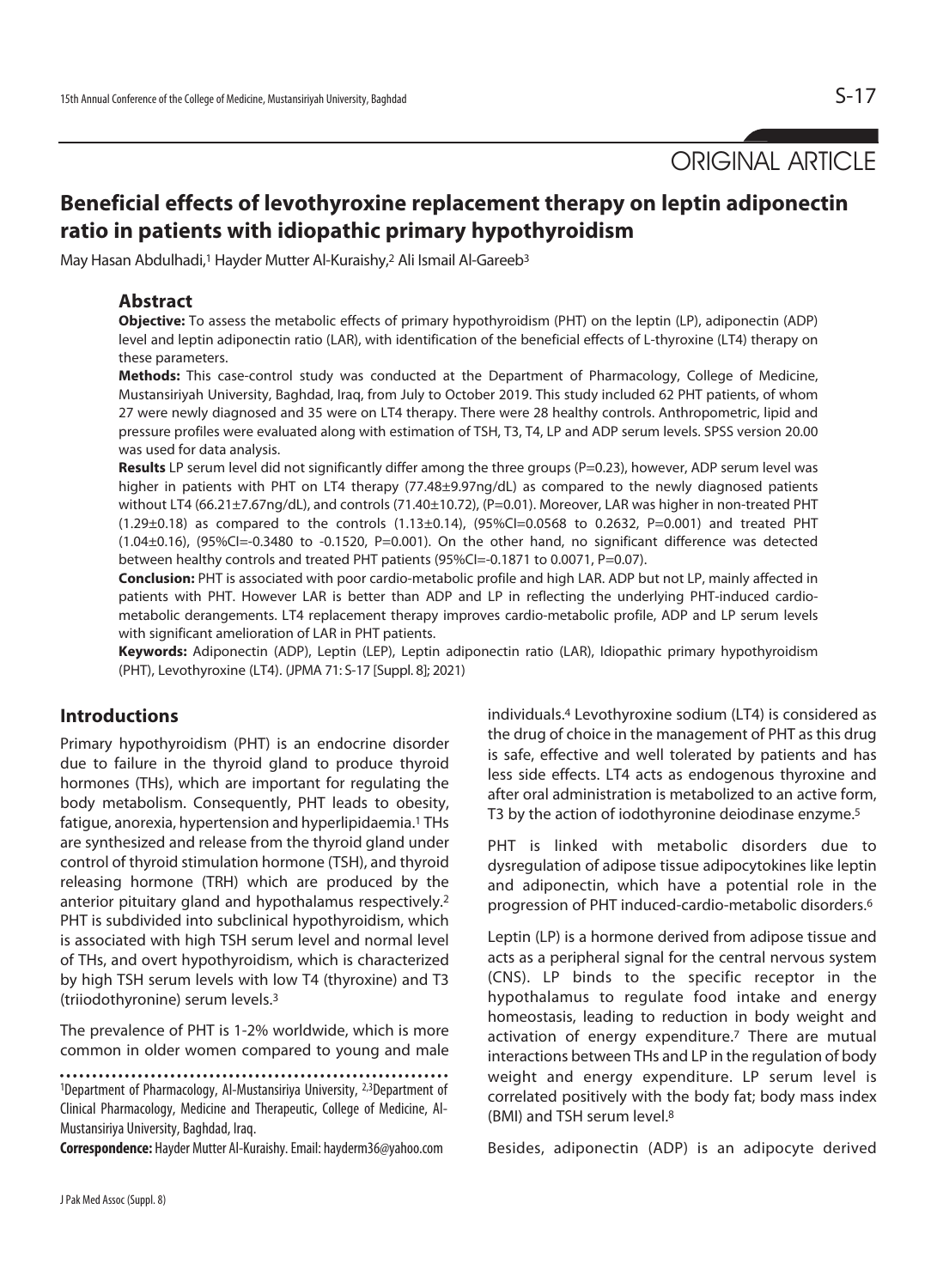hormone improves body energy homeostasis by promoting insulin sensitization with anti-inflammatory and anti-obesity effects.9

The correlation between THs and ADP is that both having various effects on the lipid and glucose metabolisms and the fact that both THs and TSH receptors are expressed on the adipose tissue.<sup>10</sup> THs are positively correlated with ADP serum levels; thus low ADP serum levels are suspected to occur in patients with PHT. Therefore, inflammatory reactions and neuro-metabolic disorders in PHT may be due to the reduction of ADP serum levels.<sup>11</sup>

The objectives of the present study was to study the potential effect of LT4 replacement therapy on the ADP and LP serum levels as well as leptin-adiponectin ratio (LAR) in patients with PHT.

## **Methods**

This case-control study was done from July to October 2019 in the Department of Clinical Pharmacology, College of Medicine, AL-Mustansiriyah University, affiliated with the Al-Yarmouk Teaching Hospital, Baghdad-Iraq. The study was approved by Scientific and Ethical Committee Editorial Board, College of Medicine, AL-Mustansiriyah University Baghdad-Iraq. The sample size was calculated according to the population size regarding 95% confidence interval and 5% marginal error.

This study included 62 PHT patients of whom 27 were newly diagnosed patients whereas 35 patients with PHT were on LT4 therapy (n=35). There were 28 healthy controls. The blood samples were collected from all participants after an overnight fast to determine TSH, T3, T4, lipid profile, leptin and adiponectin serum levels.

The inclusion criteria were age more than 18 years and confirmed cases of PHT by thyroid function test.

Any patient having renal failure, heart failure, liver failure, thyroid disease, malignancy, secondary or tertiary hypothyroidism, pregnancy, lactation, psychiatric and mental disorders were excluded.

Weight and height of every patient was measured by means of the weight and height measuring scales for the purpose of determining body mass index (BMI); BMI= BW (kg) /Ht (m2). Blood pressure profile, including; systolic blood pressure (SBP), and diastolic blood pressure (DBP) were measured by automated digital sphygmomanometer, then, pulse pressure (PP), and mean arterial pressure (MAP) were calculated by the following equations; PP=SBP-DBP, MAP=SBP+2 /(DBP) /3.12

S-18

Ten milliliters of blood samples were withdrawn through vein puncture procedure via a sterile syringe (5 ml), after an overnight fasting from all recruited patients and healthy controls. The blood samples were stored in gel tubes and centrifuged at 3000/ rpm and then stored at (- 20 C°) till time of analysis.

Lipid profile included triglycerides (TGs), total cholesterol (TC) and high density lipoprotein (HDL), were measured by ELISA kit methods (Abbott, A.S.A) in ARCHITECT C 4000. Whereas, low density lipoprotein (LDL), very low density lipoprotein (VLDL), Atherogenic Index (AI), cardiovascular risk index (CVRI) and cardiac risk ratio (CRR) were measured by specific equations according to a previous study.13 Leptin and adiponectin serum levels were measured by ELISA kit methods (MyoBio source, USA.) .

Data was analyzed using SPSS 20, and presented as mean ± standard deviation (SD) and the variables were tested by using unpaired student t-test between the controls and the treated groups. One way analysis of variance (ANOVA) with post-hoc test was used to scrutinize the significance of differences among the groups. Level of significance was regarded when P<0.05.

### **Results**

BMI was higher in the newly diagnosed patients without LT4 therapy compared to the patients on LT4 therapy (P=0.03). Blood pressure profile was higher in patients with PHT compared to the controls ( $P=0.0001$ ), and it was higher in the newly diagnosed patients as compared to PHT on LT4.

Biochemical profile: Lipid profile was higher in newly diagnosed patients with PHT compared to the controls (P=0.0001) with exception of HDL-c level, which did not significantly differ among groups (P=0.06). Moreover,



**Figure-1:** leptin and adiponectin level in newly diagnosed patients with primary hypothyroidism with or without thyroxine therapy compared with control.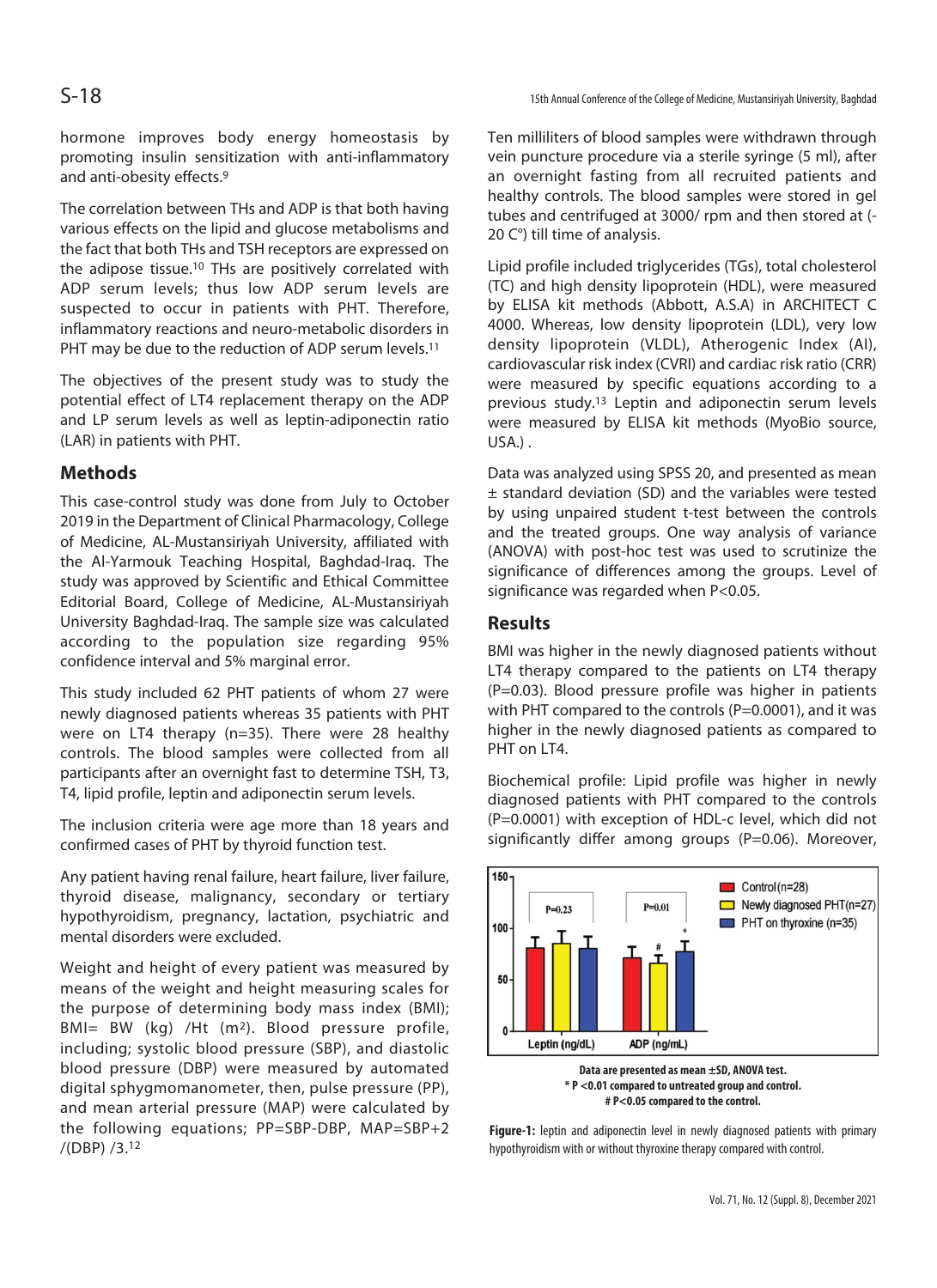| Variables               | Controls $(n=28)$  | Newly diagnosed PHT $(n=27)$ | PHT on thyroxine $(n=35)$      | P      |  |
|-------------------------|--------------------|------------------------------|--------------------------------|--------|--|
| BMI(kg/m <sup>2</sup> ) | $31.61 \pm 3.72$   | $34.81 \pm 5.70$             | $31.75 \pm 5.45*$              | 0.03   |  |
|                         |                    |                              |                                |        |  |
| SBP(mmHq)               | $111.64 \pm 12.85$ | $145.61 \pm 15.80$ #         | $128.42 \pm 13.91$ *1          | 0.0001 |  |
| DBP(mmHq)               | $75.93 \pm 9.75$   | $97.42 \pm 11.73$ #          | $81.72 \pm 10.81*$             | 0.0001 |  |
| PP(mmHg)                | $35.71 \pm 6.94$   | $48.19 \pm 7.56 \#$          | $46.70 \pm 8.52$               | 0.0001 |  |
| MAP(mmHq)               | $87.83 \pm 8.63$   | 113.48±12.96#                | 97.29±11.86*¶                  | 0.0001 |  |
| TC (mg/dL)              | $143.67 \pm 13.27$ | $176.43 \pm 14.88$ #         | $150.62 \pm 14.14*$            | 0.0001 |  |
| TG(mg/dL)               | $132.25 \pm 16.54$ | 184.00 ± 13.85#              | $139.47 \pm 16.73*$            | 0.0001 |  |
| HDL-c(mg/dL)            | 39.29±12.59        | $32.62 \pm 3.81$             | $35.17 \pm 12.04$              | 0.06   |  |
| non-HDL-c               | $104.38 + 9.07$    | 143.81±13.81#                | $115.45 \pm 11.73$ *1          | 0.0001 |  |
| LDL(mg/dL)              | $77.90 \pm 8.52$   | 107.00±13.85#                | $87.60 \pm 11.71$ <sup>*</sup> | 0.0001 |  |
| VLDL(mg/dL)             | $26.45 \pm 12.61$  | $36.85 \pm 9.44 \#$          | $27.89 \pm 9.73*$              | 0.0001 |  |
| AIP                     | $0.161 \pm 0.01$   | $0.391 \pm 0.04$ #           | $0.238 \pm 0.03$ *1            | 0.0001 |  |
| CRR                     | $3.65 \pm 1.89$    | $5.40 \pm 1.88$ #            | $4.28 \pm 1.07*$               | 0.03   |  |
| CVRI                    | $3.36 \pm 1.08$    | $5.64 \pm 2.31*$             | $3.96 \pm 1.67$ *              | 0.04   |  |
|                         |                    |                              |                                |        |  |

**Table-1:** Metabolic profile in patients with primary hypothyroidism compared with controls..

Data are presented as mean ±SD, ANOVA test and Tukey HSD Post-hoc Test, BMI: body mass index; WHR: waist hip ratio, BFM: body fat mass, BF% body fat percentage, SBP: systolic blood pressure; DBP: diastolic blood pressure; PP: pulse pressure; MAP: mean arterial pressure; TC: total cholesterol; TG: triglyceride; HDL: high density lipoprotein; LDL: low density lipoprotein; VLDL: very low density lipoprotein; AI: atherogenic index, CRR: Cardiac Risk Ratio, CVRI: cardiovascular risk index.

\*P <0.05 compared to untreated group.

# P<0.05compared to the control.

¶ P<0.05compared to the control.

**Table-2:** Thyroid function in patient with idiopathic primary hypothyroidism with or without thyroxine therapy.

| <b>Hormonal levels</b> | Control $(n=28)$ | Newly diagnosed PHT $(n=27)$ | PHT on thyroxine $(n=35)$ |       |
|------------------------|------------------|------------------------------|---------------------------|-------|
| $T4 \mu g/dL$          | $90.53 + 12.00$  | $66.19 \pm 10.57$            | $97.62 \pm 19.54*$        | 0.001 |
| T3 ng/dL               | $.58 + 0.38$     | $1.34 + 0.30 +$              | $1.61 \pm 0.32*$          | 0.005 |
| TSH mIU/L              | $2.27 \pm 0.76$  | $10.17 + 6.02$ #             | $2.53 \pm 1.62^*$         | 0.001 |

Data expressed as mean ± SD, ANOVA test and Tukey HSD Post-hoc Test, \*P<0.05 compared to newly diagnosed patient with primary hypothyroidism, # P<0.05 as compared with the controls. PHT: primary hypothyroidism; T4: thyroxine; T3: triiodothyronin; TSH: thyroid stimulating hormone.

atherogenic index (AIP) was higher in patients with PHT compared with the controls (P=0.0001), however, it was higher in patients with PHT (0.391±0.04) as compared with patient with PHT on LT4 therapy (0.238±0.03),  $(P=0.0001)$ .

Furthermore, cardiac risk ratio (CRR) and cardiovascular



**\* P<0.05 compared to the treated group or control. Treated versus control not significant P=0.07, LAP: leptin/adiponectin ratio.** 

**Figure-2:** Leptin- adiponectin ratio (LAR) in patients with primary hypothyroidism compared with the controls.

risk index (CVRI) were higher in patients with PHT compared with the controls  $(P=0.03)$  and  $(P=0.04)$ respectively. Both CRR and CVRI were lower in patients with PHT on LT4 therapy as compared with newly diagnosed patients with PHT, (Table-1).

A significant difference in thyroid function parameters were noted as, serum T4 level which was higher in patients on LT4 therapy (97.62 $\pm$ 19.54  $\mu$ g/dL) as compared to  $66.19\pm10.757$   $\mu$ g/dL in the newly diagnosed PHT patients (p=0.001) and controls  $90.53 \pm 12.00 \,\mu$ g/dL.

A significant difference was also seen in serum T3 levels between PHT patients on LT4 therapy (1.61±0.32 ng/dL) and newly diagnosed PHT patients (1.34±0.30 ng/dL) as well between newly diagnosed and healthy controls (1.58±0.38 ng/dL) (p=0.005). Moreover, TSH value also significantly differed between newly diagnosed patients  $(10.17\pm6.02)$  as compared to LT4 therapy group  $(2.53\pm1.62)$ and control group (2.27±0.76), (p=0.001), (Table-2).

Leptin serum level was not significantly different among groups (P=0.23), however, ADP serum level was higher in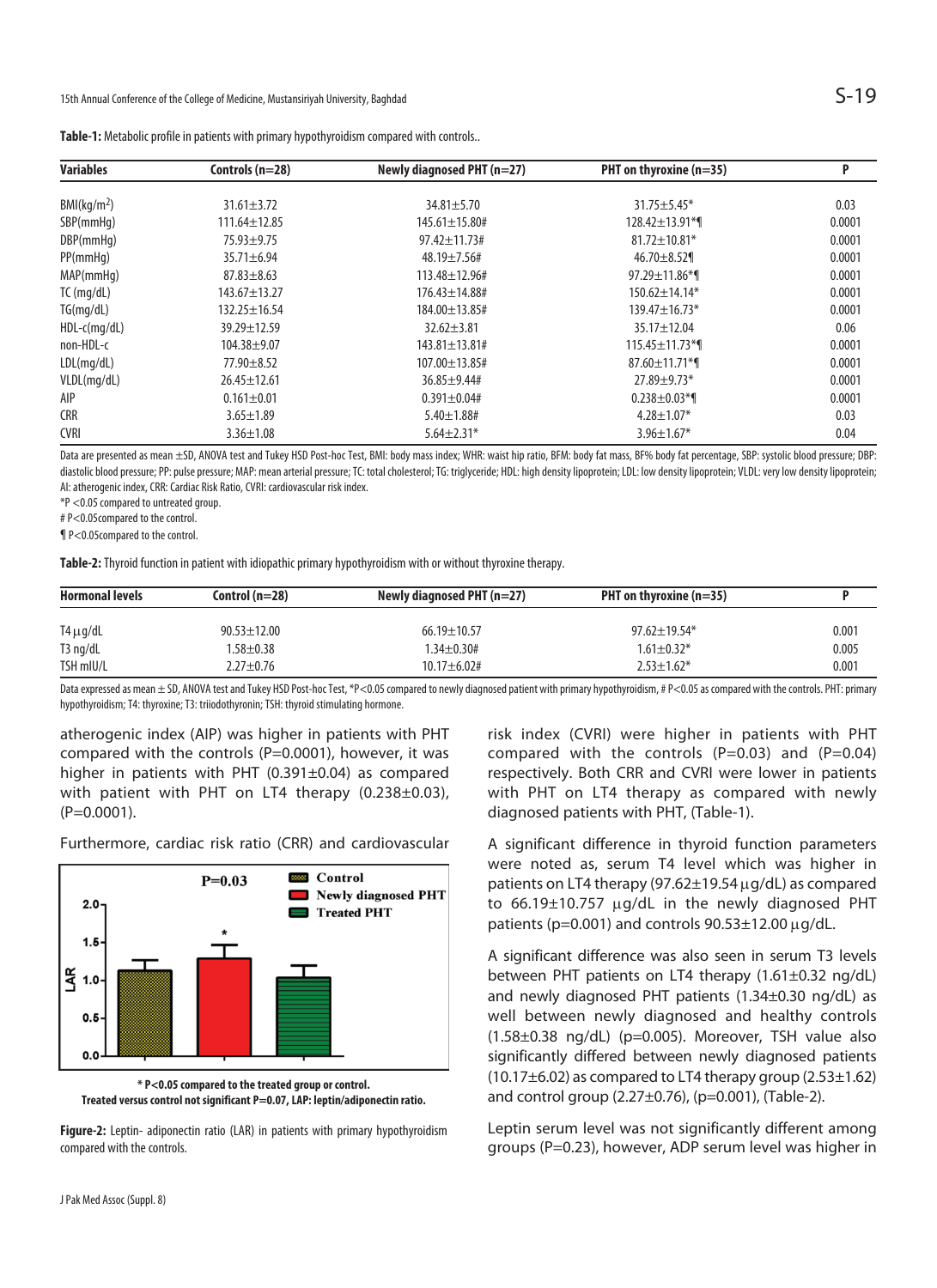Moreover, Leptin-adiponectin ratio (LAR) was higher in non-treated PHT (1.29±0.18) as compared to the controls (1.13±0.14), (95%CI=0.0568 to 0.2632, P=0.001) and treated PHT (1.04±0.16), (95%CI=-0.3480 to -0.1520, P=0.0000). On the other hand, no significant difference was seen between healthy controls and treated PHT patients (95%CI=-0.1871 to 0.0071, P=0.07), (Figure-2).

## **Discussion**

In the present study LT4 therapy improved TSH and THs levels, both T3 and T4 serum levels were normalized with significant reduction in serum TSH levels as LT4 is regarded the prototype first line therapy in the management of PHT.4 PHT causes an increase in BMI, as PHT is highly correlated with the development of obesity.<sup>11</sup> However, our data showed that, there was a significant difference in BMI, which was higher in newly diagnosed as compared to patients on LT4 therapy and healthy controls. This has been documented in a recent study that reported the association between PHT with central adiposity and high body fat mass, which is reversed by LT4 therapy.<sup>14</sup> In addition, our study showed a positive association between PHT and hypertension, thus SBP, DBP, PP and MAP were higher in the newly diagnosed patients as compared to the patients on LT4 therapy. This was shown by a previous meta-analysis study, which demonstrated that LT4 therapy reduces systemic hypertension.<sup>15</sup> Different studies point out that systemic hypertension is one of the most common secondary complication of PHT, since different pathological factors contribute into the pathogenesis of hypertension in PHT including development of arterial stiffness, reduction of vascular elasticity, peripheral vasoconstrictions due to down-regulation of  $\beta$ 2 adrenoceptors and un-opposing effect of  $\alpha$ 1 adrenoceptors. All these factors are reversed by LT4 therapy.<sup>16</sup>

Moreover, findings of our study confirmed that newly diagnosed patients with PHT were associated with hyperlipidaemia, which was mitigated following LT4 therapy. However, HDL-c serum level did not differ significantly in the newly diagnosed patients with PHT compared with PHT on LT4 therapy. It has been reported that PHT induced-hyperlipidaemia develops due to reduction of LDL receptors and induction of lipogenesis.17 Therefore, LT4 therapy improves lipid profile due to degradation of LDL-c and increasing the expression of LDL-c receptors. These facts might explain the occurrence of hyperlipidaemia in patients with PHT which is ameliorated

by LT4 therapy as in the present study. Indeed, high TSH serum, low THs level and associated hyperlipidaemia contribute mutually into the acceleration and augmentation of cardiac risk ratio, cardiovascular risk index, atherogenicity and cardiovascular complications. Definitely, high TSH serum levels lead to induction of endothelial dysfunction, impairment of cardiac contractility and coronary heart disease independent of THs levels. This effect is mediated by cardio-myocyte TSH-receptors. Thus, obesity, hypertension, hyperlipidaemia and cardiovascular complications are associated with reduction in ADP serum levels and increased LAR which contributes to the metabolic syndrome.<sup>18</sup>

Both LP and ADP are thought to play imperative roles in the regulation of hypothalamic-pituitary (HPT) axis and metabolic homeostasis. LP acts on the hypothalamus, increased food intake and positively correlates with the degree of body obesity.19 On the other hand, ADP is involved in the regulation of metabolic homeostasis through activation of fat oxidation and reduction of fatty acids and triglycerides. Nevertheless, ADP level is paradoxically reduced in patients with obesity and metabolic syndrome.20 Therefore, LAR serves as a metabolic biomarker superior to ADP or LP alone in the assessment of metabolic profile in PHT.

Moreover, LP and ADP are critical pathophysiological factors associated with metabolic syndrome and obesity, so any disturbances in the levels of LP and ADP may cause fat accumulation due to increase in the appetite with reduction of energy expenditure.21 In PHT, patients have an increased tendency to obesity, lipid disturbances and hypertension. All of these factors are associated with increased risk of metabolic syndrome and cardiovascular diseases. Several studies showed that LAR is an influential diagnostic tool of metabolic syndrome.22

According to the present data, LAR was higher in newly diagnosed patients with PHT compared to PHT on LT4 therapy, and there was no significant difference among controls and patients on LT4. A previous cross-sectional study indicates that, high TSH levels in euthyroid individuals with metabolic syndrome was associated with an increase of LAR, which is a proposed biomarker for adipocyte dysfunction and the development of metabolic abnormalities.23 Therefore, high LAR in PHT indicates underlying metabolic disturbances which was observed in the current study. LAR was significantly correlated with high TSH serum levels. High LP and low ADP serum levels in the present study were correlated with hyperlipidaemia and atherogenic index. Thus, high LAR in the present study reflects PHT induced-cardio-metabolic disturbances.24 Following LT4 replacement therapy, LAR was reduced to a value comparable to that of healthy controls. This